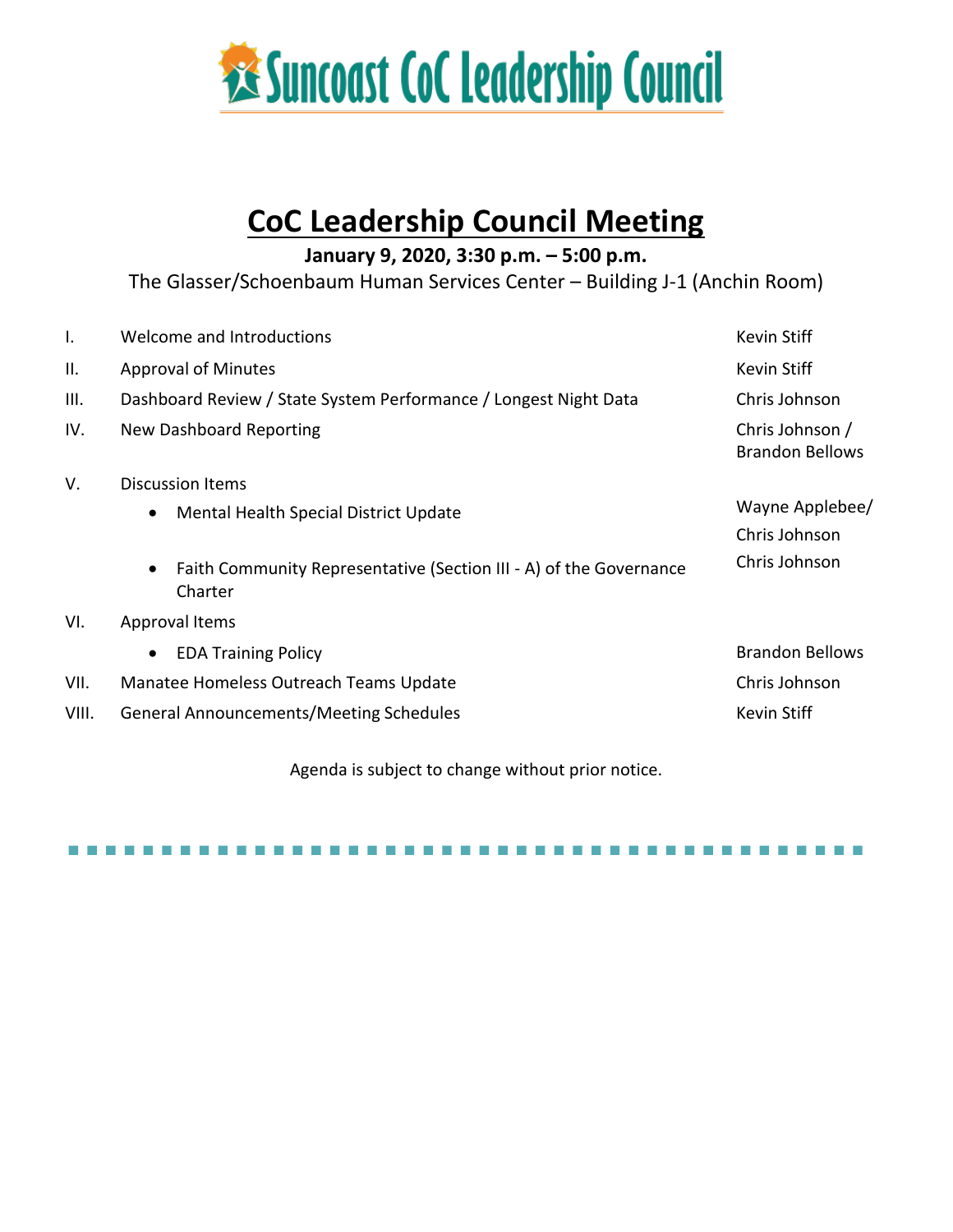

# **Meeting Minutes- January 9, 2020**

Location: 1750 17<sup>th</sup> Street, J1- Loevner, Sarasota, FL 34234

**Meeting Time:** 3:30 p.m.- 5:00 p.m.

#### **CoC Leadership Council Members:** 18 members in attendance

| Name                  | <b>Affiliation/Organization</b>                      |
|-----------------------|------------------------------------------------------|
| Brady, Melissa        | <b>Regions Bank-Manatee County</b>                   |
| Brown, Heidi          | Jewish Family and Children's Service of the Suncoast |
| Eller, Scott          | Community Assisted Supportive Living (C.A.S.L.)      |
| Erozer, Adell         | <b>Turning Points</b>                                |
| Evans, David          | Sarasota Memorial Hospital                           |
| Fiory, Myra           | <b>Central Behavioral Health Network</b>             |
| Gloria, Eduardo       | <b>Catholic Charities</b>                            |
| Johnson, Chris        | Suncoast Partnership to End Homelessness             |
| Lynch, Laurel         | <b>HOPE Family Services</b>                          |
| McLaughlin, Ellen     | Sarasota Family YMCA                                 |
| Minor, Erin           | <b>Harvest House Transitional Centers</b>            |
| Roseboro, Jane        | Centerstone of Florida                               |
| Russell, William      | Sarasota Housing Authority                           |
| Sanders, Bill         | City of Bradenton                                    |
| Showers, Julia        | The Salvation Army, Manatee                          |
| Stiff, Kevin          | The City of Sarasota Police Department               |
| Thaxton, Jon          | <b>Gulf Coast Community Foundation</b>               |
| Whiten, Major Charles | The Salvation Army, Sarasota                         |

**Public Attendees:** Wayne Applebee, Sarasota County Health and Human Services; P.J. Brooks, First Step; Carla Johanns, Forty Carrots

**Suncoast Partnership Staff:** Amiee Barth, Brandon Bellows, Tara Booker, Lauren Davis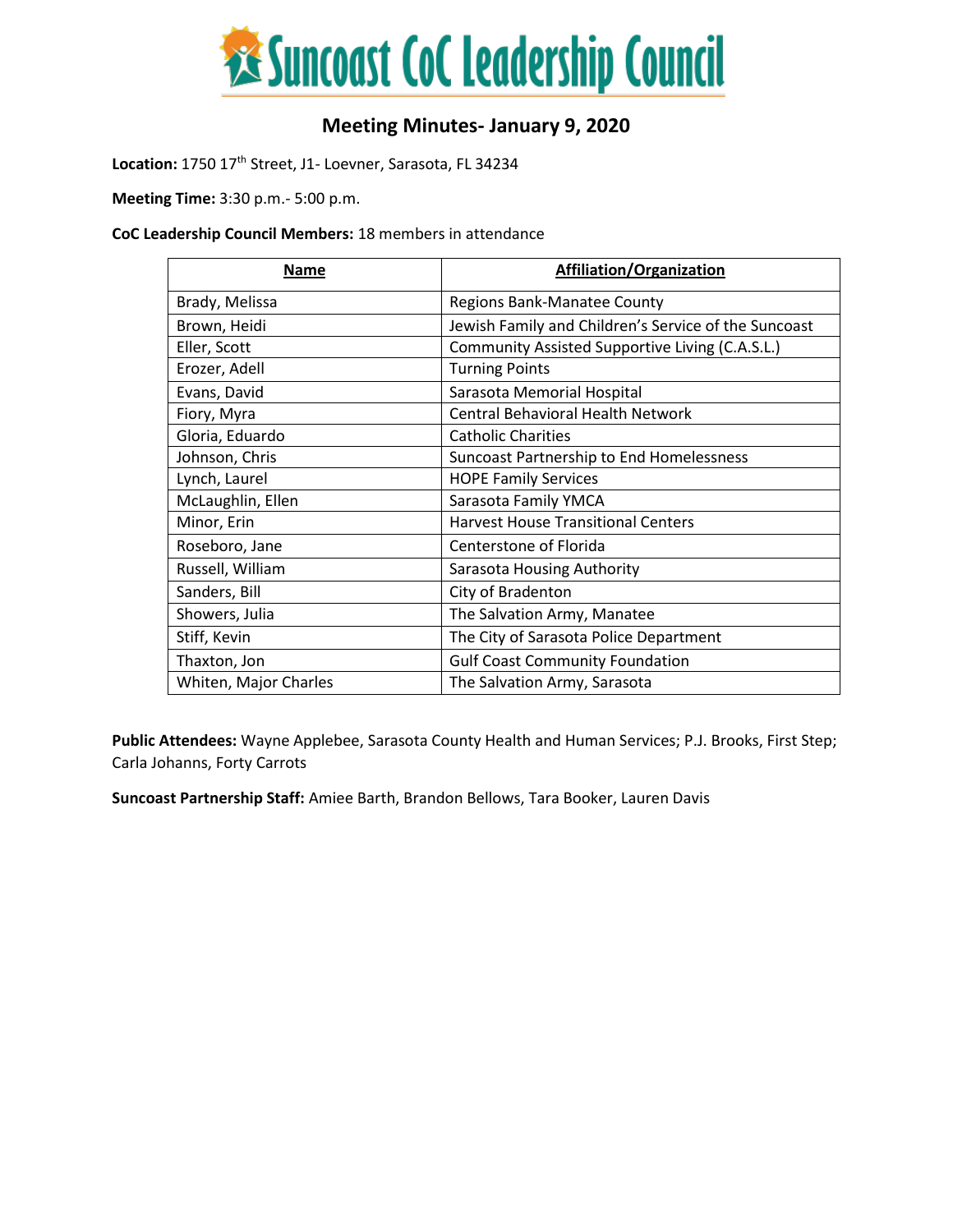

#### **I. Welcome, Introduction, and Certify Quorum**

Kevin Stiff welcomed everyone and called the meeting to order at 3:34 p.m. Kevin Stiff announced that a quorum was met.

#### **II. Approval of Minutes**

Kevin Stiff asked for a motion to approve minutes from May 9, 2019. Jon Thaxton motioned to approve the minutes and Erin Minor provided a second; with no additional discussion the minutes of May 9, 2019 were approved unanimously.

Kevin asked for a motion to approve minutes from November 14, 2019. Laurel Lynch motioned to approve the minutes and Heidi Brown provided a second; with no additional discussion the minutes of November 14, 2019 were approved unanimously.

## **III. Dashboard Review/ State System Performance/ Longest Night Data**

#### **Dashboard Review**

Per request, Chris provided the Leadership Council an updated dashboard review of the CoC including performance measures according to funding source. The entire CoC's funding (Federal, State, and County funds) for Rapid Rehousing (RRH) and Permanent Supportive Housing (PSH) were compared alongside St. Vincent de Paul's (SVdP) private funding.

Jon Thaxton inquired the date range of the 4<sup>th</sup> quarter Fiscal Year 2019 (FY); Chris Johnson replied October 1, 2018-September 30, 2019. Chris indicated after corrections by services providers are completed, the performance measures of 1<sup>st</sup> Quarter of FY20 will be available on our website.

Kevin Stiff inquired if the performance measures presented were the  $4<sup>th</sup>$  Quarter of FY19 or the entire FY19; Chris clarified the measures are the final numbers for FY19. John Thaxton requested the final FY19 performance measures be mailed out to the Leadership Council, then asked Chris if any measurement stood out to him. Chris indicated he didn't have any areas of concern, but the permanent positive outcomes from all projects (Emergency Shelter, Street Outreach, RRH, and PSH) by funding sources will assist in determining which areas can be focused on to provide more funding for potentially better outcomes.

Kevin Stiff inquired how the FY19 performance measures compared to FY18; Chris stated he did not know this information but would include the comparison in the distribution of the measures.

Jon Thaxton inquired why the measurement of positive exits for highest acuity of need clients did not have a percentage next to the total number. Brandon Bellows indicated he would need to look at the data again to determine what this percentage was, with Chris adding there may not be a percentage because the total number of highest acuity clients served in RRH and PSH is the measure analyzed as opposed to the percentage of clients.

Erin Minor inquired whether the highest acuity numbers and the total served could have clients in both the permanent positive outcomes measurement and highest acuity measurement could be duplicated, and Chris indicated the clients are not duplicated, but those clients are included in the total served.

Kevin asked why the CoC could not meet the overall goal of serving 325 highest acuity clients in our community; Chris stated he would need to further analyze the data to determine why the overall goal was not met. Chris indicated there are a variety of scenarios as to why this measurement could not be met such as lack of funding availability or ability to engage with high acuity individuals.

Jon Thaxton requested a narrative for performance measures, stating it is okay to not meet a goal, but understanding why the goal could not be met is necessary. For instance, if the measurement set was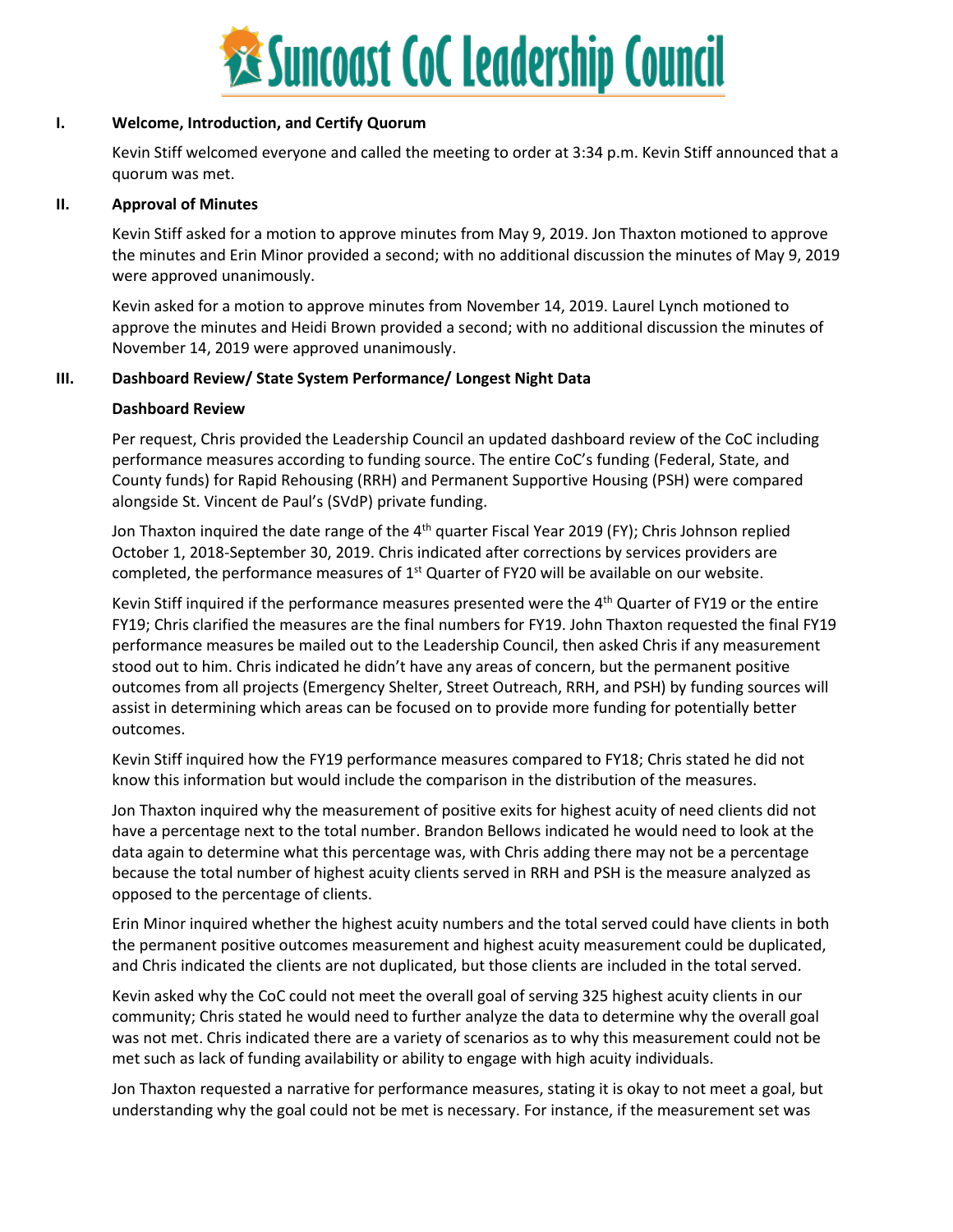

unrealistic or if the lack of affordable housing affects the goal, the Leadership Council would need to evaluate this when setting new goals.

Major Whitten speculated the days between project entry to residential move-in date is so high because of the lack of housing availability. Chris indicated this number fluctuates throughout the year; Jon stated the stock of affordable greatly affects this measurement.

Erin Minor requested the timeframe for the measurement of those maintaining a permanent positive outcome; Brandon Bellows indicated the performance report reviews those who have exited 2 years prior and 1 year prior and accounted for in this measurement.

#### **State System Performance Measures**

Chris presented the State System Performance Measures (SPMs) with data provided by the State Office on Homelessness. Each measurement includes the average for the state and the outcomes of each CoC in the state of Florida.

The CoC's returns to homelessness outcome is 27%, with the state average at 18%. Chris asserted longterm engaged case management will greatly affect this outcome. Kevin Stiff inquired the overall acuity score of clients served in high performing CoCs.

The increase of income measurement for our CoC is 17% with the state average at 24%. This measurement continues to be a focal point in ongoing trainings and a data element reliant on accurate data entry.

The change in the number of persons entering emergency shelter or transitional housing with no prior enrollments in HMIS/CSIS is indicative to the CoC's performance in prevention. The fewer number of new clients in our emergency shelter and transitional housing projects, the better the CoC is at prevention, diversion, and early intervention. Bill Sanders asked for clarification on the data; Chris explained this measurement indicates two-thirds of the people in our shelters and transitional housing are coming in for the first time. Laurel Lynch pointed out comparing higher populations against this CoC may not be representing our system accurately. Chris responded this may be true, but when looking at a high population area like Miami-Dade, Sarasota-Manatee has a higher number of individuals experiencing homelessness per capita, or per population. Brandon Bellows explained the number of emergency shelters and transitional housing this CoC has in comparison to others varies because there are some CoCs in the state with little to no emergency shelter or transitional housing, which is where this data is taken from.

The change in street outreach to temporary destinations, some institutional destinations, and permanent housing destination in our CoC is 7% compared to the state average of 54%. This measurement is taken from the total clients engaged with street outreach and exited to those destinations mentioned. Chris indicated analyzing these trends will assist the CoC in determining if our street outreach is effective with moving people off the streets. Brandon explained street outreach project participation is essential when generating this data and Suncoast Partnership is actively working with bringing more street outreach projects into the system to track outreach engagements. Brandon stated each of these measurements is pulled from the HUD SPMs from FY18 (10/01/2017-09/30/2018).

The final measure indicates a 25% change in exits from emergency shelter, transitional housing, and rapid rehousing to permanent housing destinations, with a state average of 50%.

#### **Longest Night Data**

Chris Johnson introduced Brandon Bellow's reports created in Tableu using data from the last 3 years of data regarding clients who died literally homeless on the streets. Chris used data from the coroners and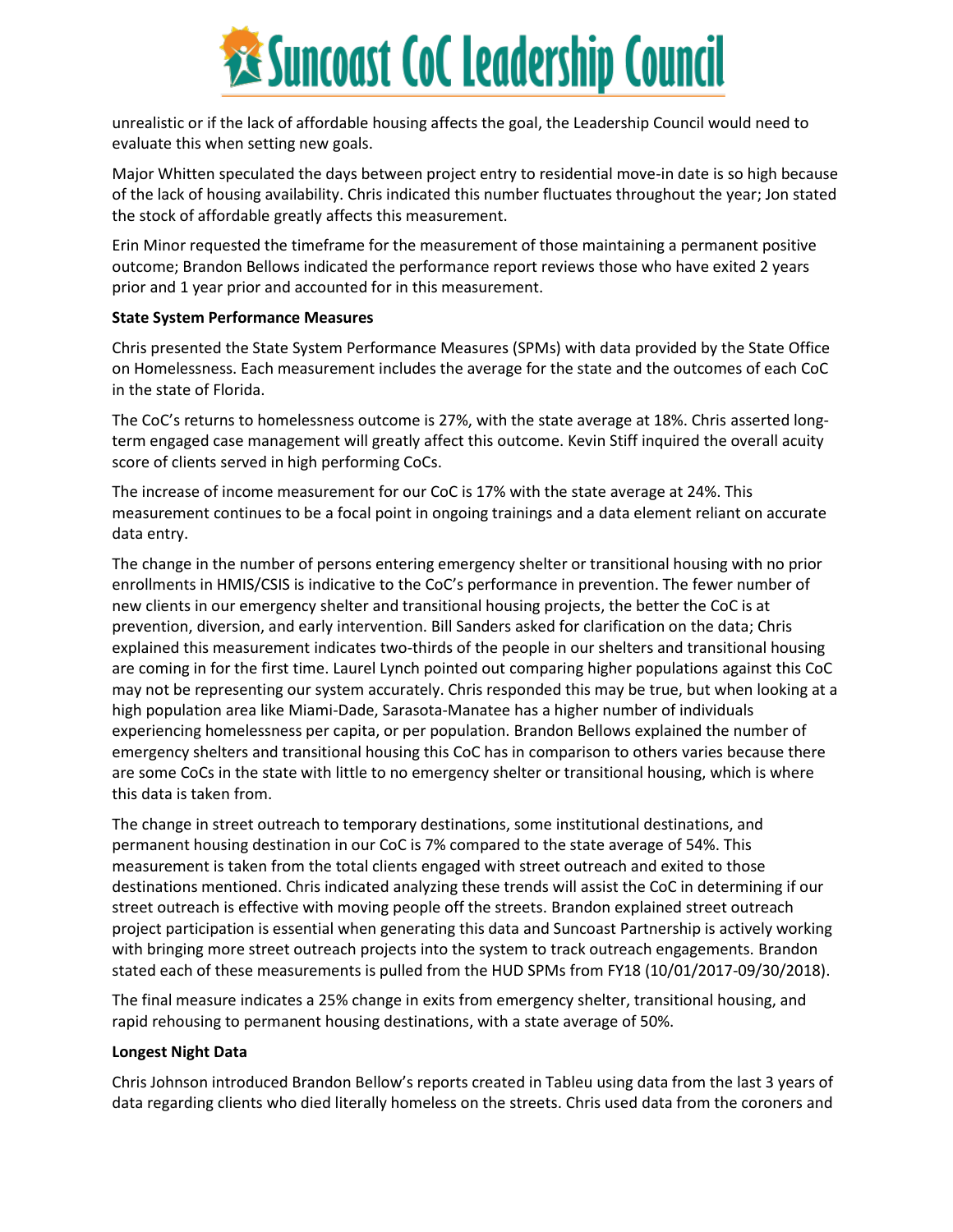

cross referenced it with CSIS data. Of the 155 who died homeless in the streets, 27 of them were determined chronically homeless with an average age of 52. The average age in Sarasota-Manatee is 81, so a homeless client living on the streets loses 29 years of their life. Jon Thaxton clarified on the "departed" measurement and asked what threshold those clients meet to be determined homeless on the streets. Chris stated the coroner's office provided data on those individuals who died on the streets and listed as homeless. Jon verified of those 155 departed meet our definition of homeless and 27 of them met the federal definition of chronically homeless. Tara Booker clarified there are potentially more of the 155 who are chronically homeless, but because of the data entered in CSIS Suncoast Partnership could only verify 27.

Chris presented the demographics of these clients and the value of the Tableau reports when presenting data. The Tableau reports can breakdown data by client demographics, location, disabilities, veteran status and more. Laurel Lynch inquired what determines a client is an unaccompanied homeless youth; Brandon stated the client is on the street and on their own under the age of 24.

Brandon stated he is doing a deep dive and comparing these individuals to the Community By-Name List and the High-Need/High-Utilizer list to give a comprehensive picture of the clients' activity in our community. Brandon indicated of the 155 departed, there were 110 in CISIS. Chris stated of the 110 departed, only 10 received a coordinated entry access point intake. Eduardo Gloria asked about clients who accessed services are accounted for; Brandon indicated they are. Laurel asked if the goal is to get better at data entry; Brandon stated he wants to use Tableau to bring in many sources of data and not remain reliant on CSIS data and use this reporting to analyze where the CoC missed these clients.

Eduardo asked about Tara Booker's statement of potentially more departed clients were chronically homeless, but the data could not be verified; Brandon indicated this is true and the 27 chronically homeless are out of the 110 verified in CSIS.

Erin Minor inquired what would be listed as a program entry; Brandon stated these are from entries into programs like emergency shelter or other entry/exit projects. Jon Thaxton asked for verification on the services county of 40,000 services; Brandon indicated this is the total count of the services provided to the 110 verified clients since the existence of CSIS. Jon stated how impactful this data is to our community and the ability to analyze the data for presentation to community leaders.

Wayne Applebee stated Sarasota County Health & Human Services (SCHHS) did a two-year look at individuals who went through crisis services and analyzed the data to determine their crossover of services and repetition between the two services. This data indicated there were 7 individuals who met the high-need/high-utilizer threshold, 100% of the 7 were literally homeless, and none of them had an access point intake. Their report indicated those clients were provided services to sustain their homelessness, but not exit from homelessness.

Eduardo asked if the SCHHS report measured the cost of those clients; Wayne indicated it did and he would provide the report to the Leadership Council.

#### **IV. New Dashboard Reporting**

Chris presented the new dashboard reporting Brandon is working on with Tableau. This software will breakdown data and provide versatility on how the data is presented. The visuals of Tableau reporting will prove to be impactful when presenting data analysis. Jon Thaxton inquired who else would have permissions to view this data; Brandon stated the data will be available to everyone and will be embedded to our website after some fine-tuning.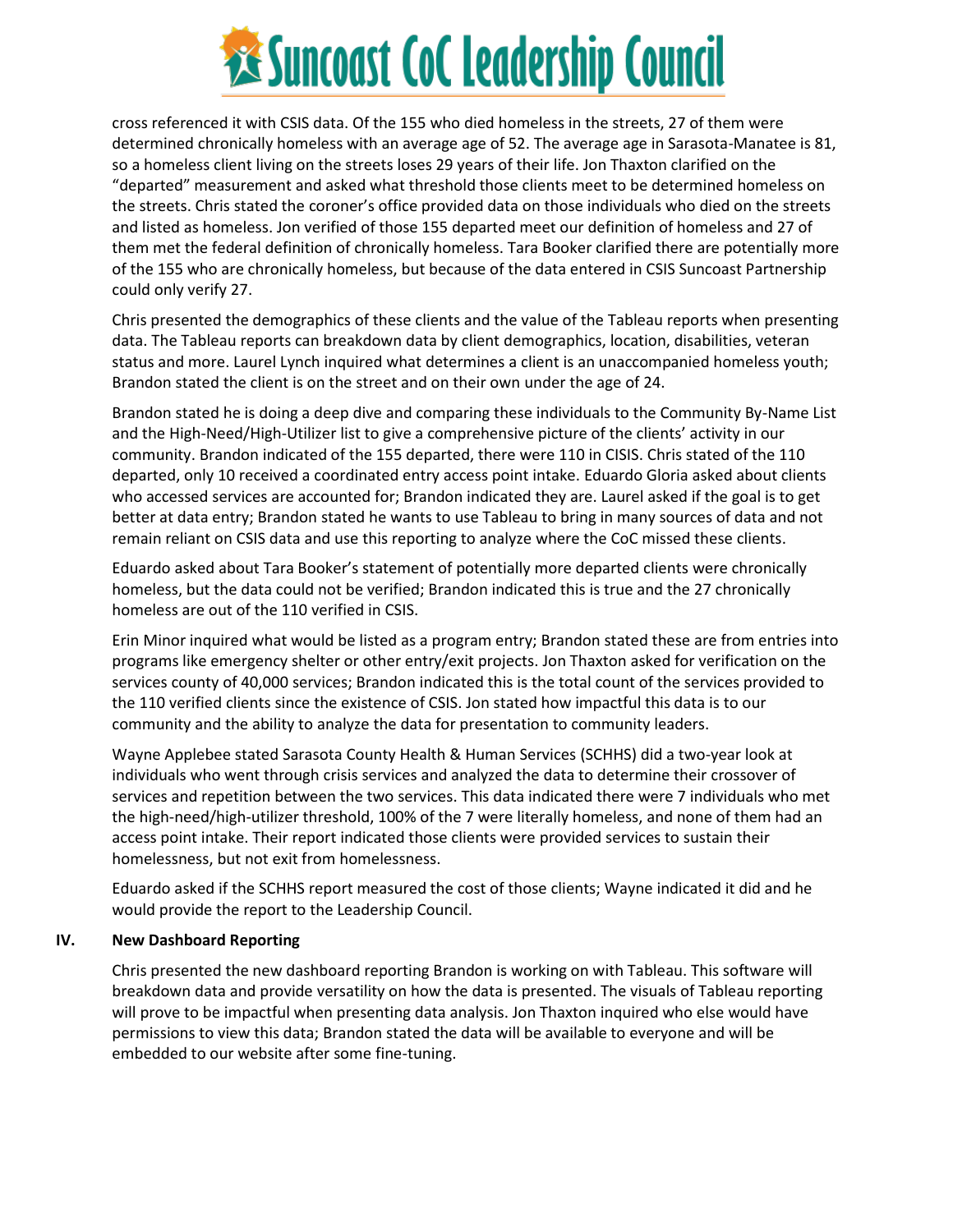

Erin Minor inquired where the data derives from; Brandon stated it is all from CSIS and is project entry/exit based. Chris explained the entry/exits are pulled from emergency shelter, transitional housing, rapid rehousing, and permanent supportive housing.

Wayne Applebee indicated there is a similar dashboard on<https://suncoast.211counts.org/> which expresses similar data compiled through our local 2-1-1.

Melissa Brady stated these reports will be helpful for her to provide to outside resources because of how it can be presented.

#### **V. Discussion Items**

#### **Mental Health Special District**

Wayne Applebee presented an update at the Sarasota Board of County Commission (BCC) level regarding the creation of a mental health special taxing district. Commissioner Mike Moran raised the issue for the need for additional mental health services and a dedicated funding mechanism to fund these services. Commissioner Moran proposed the creation of a mental health taxing district through an independent board. An independent board would require a countywide referendum and ask Sarasota County voters if they want to have a millage on their property taxes dedicated specially to fund mental health and the creation of an independent board separate of the County Commission who would have the responsibility to oversee this program. Commissioners asked staff to do a report on the creation of a mental health special district and a timeline to implement the special district, which was provided to the Commissioners.

The report broke down the difference between an independent district and dependent district. An independent district would require a county-wide vote. This type of district would set the millage, approve the budget, and would select the type of services to be funded. An independent district requires a county-wide referendum and includes 2 Governor appointed members and 3 BCC appointed members.

The dependent district would make the BCC responsible for setting the millage, budget, selecting programs. The tax would be included on resident's property tax bill, much like the mosquito management tax. The BCC could establish a dependent district under ordinance; meaning majority of the BCC would need to vote in favor of a dependent district, and it would be established. However, if the BCC established this without referendum, the tax would only be included on Unincorporated county properties. Without referendum, city commissions would have to opt-in or vote to collect this tax from those properties in the city. This presents an issue because potentially this district would be funded only by unincorporated Sarasota County. However, the dependent district does not create an additional level of bureaucracy like the independent district would.

The last option would be including an increase to current millage in the budget for next year.

The BCC voted to create a mental health special district that would be a dependent district by referendum to be voted on November 3, 2020. Wayne presented the timeline for the next stages of this process. There will be a survey in the community input on creating this mental health special district. Another hurdle is to determine services the community wants to fund their dollars to do. Jon Thaxton encouraged Wayne to think of it as an opportunity opposed to a hurdle. Wayne indicated the hurdle is the varying services each BCC member thinks should be funded and the variety of definitions of mental health. The community input survey asks these questions.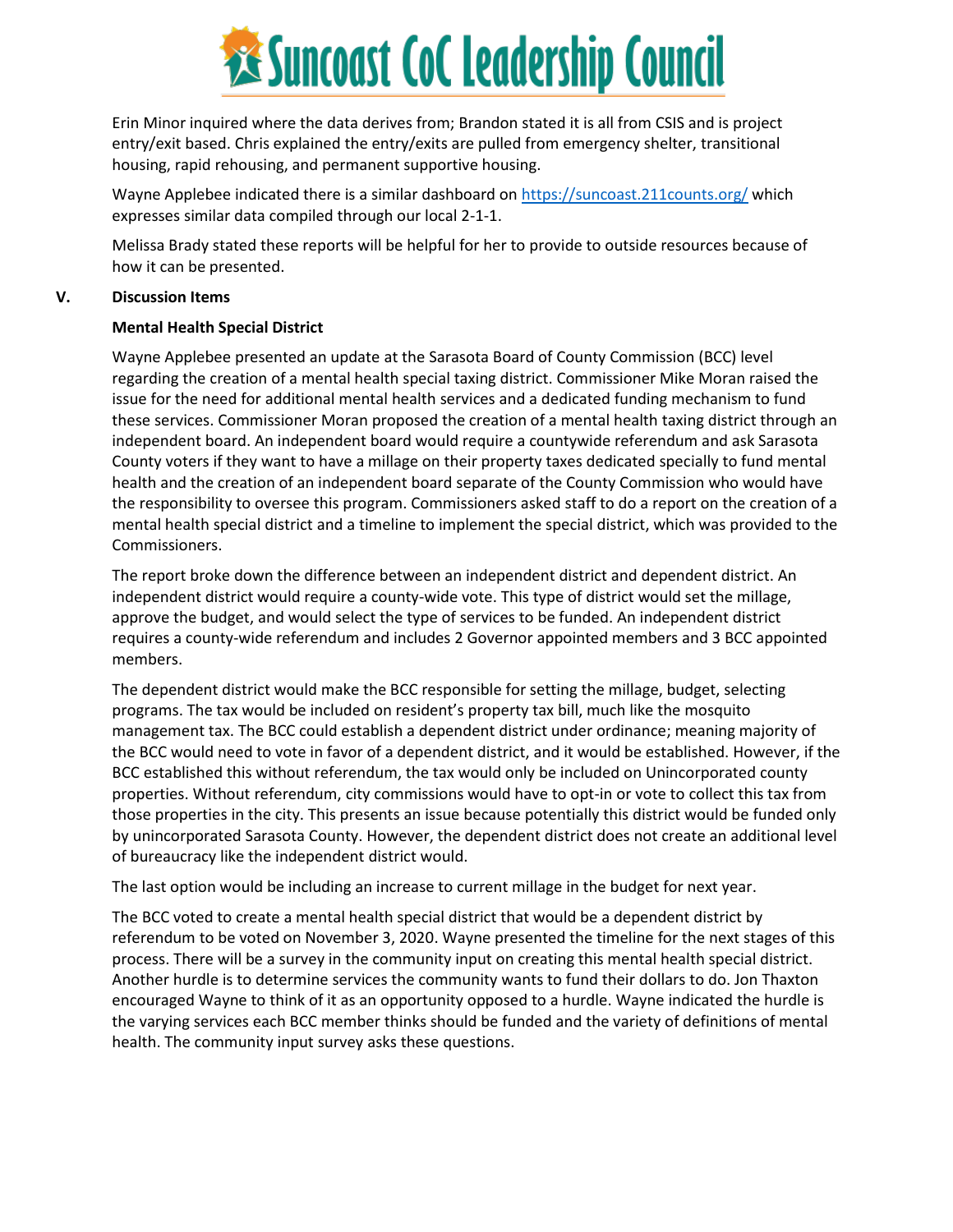

Eduardo Gloria inquired whether the survey asks whether voters want an independent district or dependent district; Wayne indicated the BCC already made this decision and is moving forward with the dependent district and he has not been directed to ask that question in the survey.

Jon Thaxton verified the dependent district has been decided and the survey instrument is gauging support from the public and asked whether the survey includes what level of millage would be applied. Wayne indicated the survey does not ask what level of millage, with Jon indicating a price sensitivity question is helpful to these surveys to determine the elasticity of the dollar amounts people are comfortable with. Wayne said he would bring this question back to the BCC.

P.J. Brooks asked if there is a move to include dialogue with the cities to be included in the special district. Wayne explained his interpretation is if the voters voted in favor of the special district, the tax would be imposed on the City properties as well. The County Attorney asked for additional time to review this, because in a logical sense a county-wide vote would supersede city votes.

William Russel stated he is familiar with having an independent district for something like this but asked for an example of a dependent district; Wayne stated mosquito management as an example of a dependent district. William asked for examples outside of Sarasota; Wayne stated some areas utilize dependent districts to fund indigent healthcare expenses counties experience.

David Evans clarified the decision to move forward with the dependent district was decided in December and staff accordingly. Wayne confirmed this stating the likelihood of shifting to an independent district was low.

Jon Thaxton asked if there was any discussion about including this in the primary; Wayne stated there was a little discussion early on and Commissioner Moran stated this should be in the November election when most voters vote and without other Commissioners commenting on this, they proceeded with the November election. Additionally, there wouldn't be time for public input if it was included in the primaries.

Wayne stated a report would be provided from results of the survey in April. If the BCC decides whether to proceed with the referendum which would require an ordinance to be passed to put it on the November ballot and host additional public hearings related to the ordinance. By August, the BCC must submit the language to the supervisor of elections. After this submission, public education around the issue would begin.

P.J. Brooks asked if the Human Services Advisory Council gives recommendations as to how dollars they commit for behavioral health should be spent; Wayne indicated that conversation has not yet occurred.

Jon Thaxton indicated it needs to be very clear to voters the dollars from this special district are going to be used to fund services not presently funded by County funds. Jon stated Sarasota County leadership needs to explain this special district will not be used to replace current contract SCHHS dollars already appropriated for behavioral health services. Wayne agreed stating there are multiple departments and not just SCHHS which fund behavioral health services. Wayne indicated the analysis of current funds has been done, but the definition of "mental health service" needs to be defined to determine a more accurate account of what is currently funded.

Jon stated the County cannot use public dollars to promote advocacy for this special district, that it will be private sector to create a political action committee (PAC) to advocate for the passage of this referendum.

Chris Johnson inquired as to what millage should be set to have an impact on the community; Wayne stated 1 mill is over \$30 million, with Jon Thaxton adding much community discussion is a  $\frac{1}{2}$  mill which